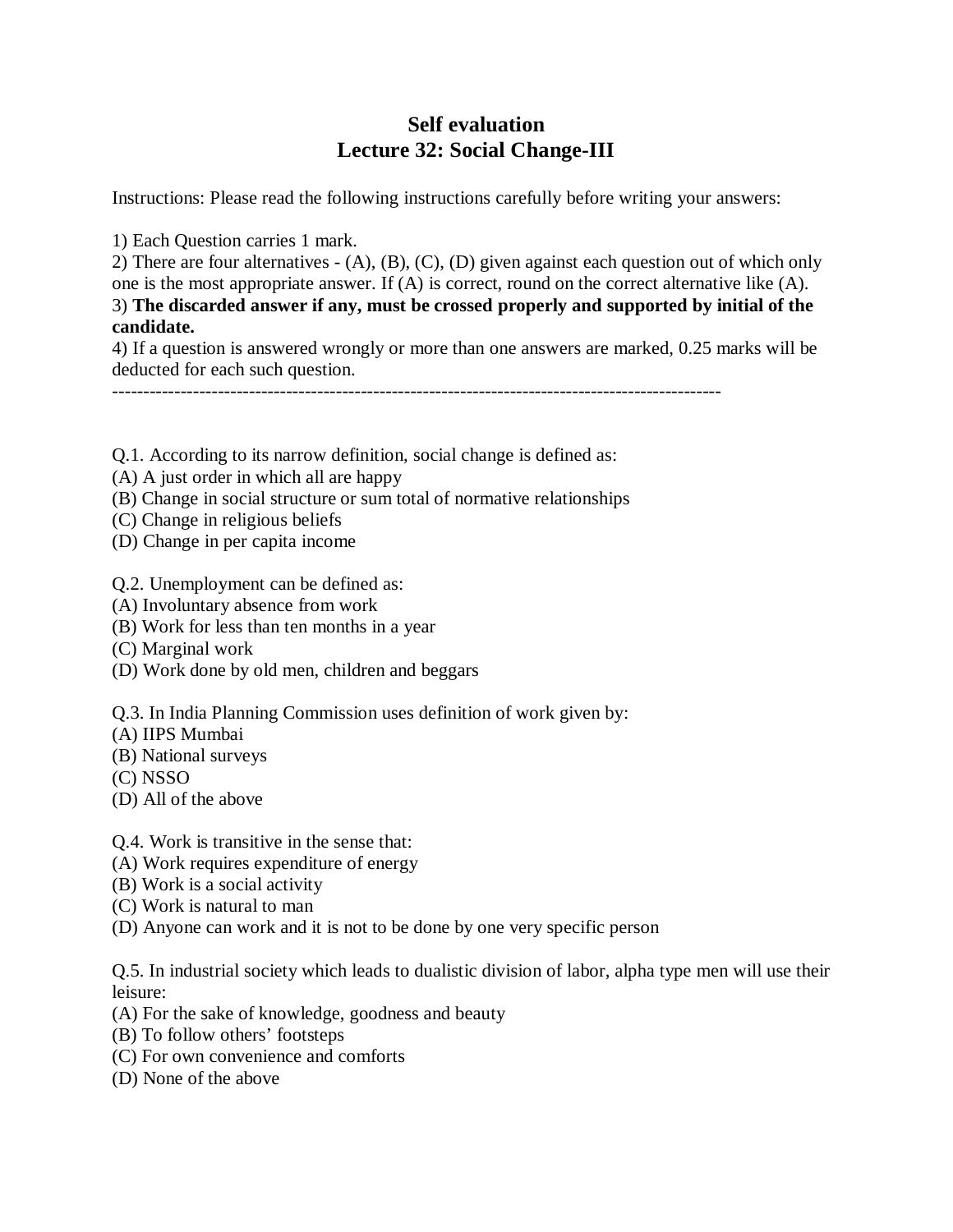- Q.6. Industrialization has invariably produced:
- (A) Secularization, as predicted by early sociologists
- (B) Change in the nature of religion
- (C) Disbelief in meanings
- (D) Fall in stresses of modern life
- Q.7. Norbert Weiner is known for the concept of:
- (A) Postmodern society
- (B) Developed and developing societies
- (C) Affluent society
- (D) Cybernetic society

Q.8. In the social stratification of market economies:

- (A) An increasing percentage of people get jobs on the basis of credentials
- (B) Ascription is more important than achievement
- (C) A large percentage of people have become proletarians
- (D) Ownership of capital is confined to a very small number of persons
- Q.9. Biological responses to changes in the environment and ecology may be called:
- (A) The process of socialization
- (B) The process of modernization
- (C) The process of adaptation
- (D) All of the above
- Q.10.Survival of mankind depends on:
- (A) Physical fitness
- (B) Human values
- (C) Social organization
- (D) All of the above